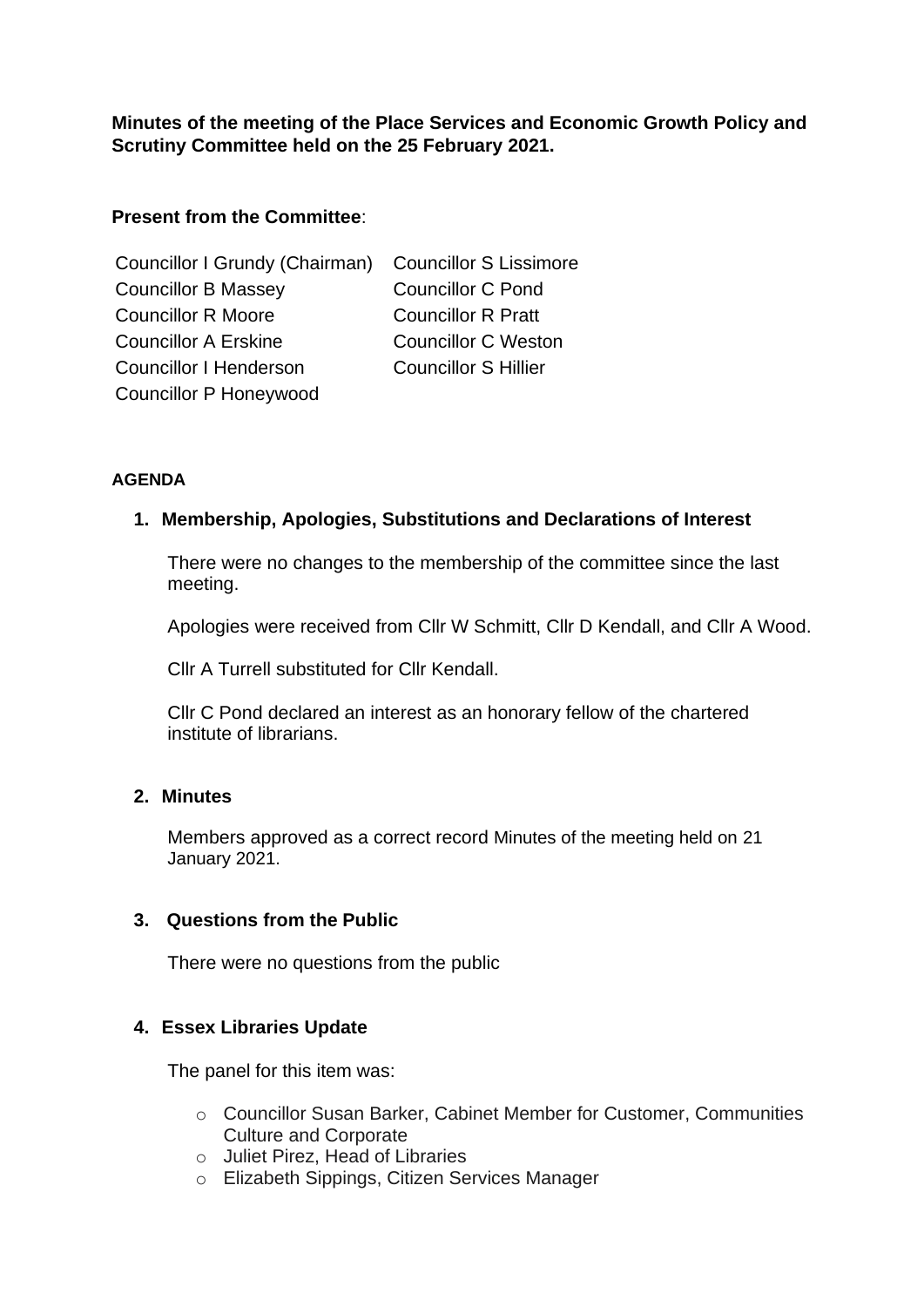o Carolyn Peters, Citizen Services Manager.

Members received a presentation outlining how the libraries service had adapted to the pandemic, the implementation of the current future libraries strategy, an update on progress with regards to the new library management system and ECC's national consortium membership. The full presentation can be found [here.](https://cmis.essex.gov.uk/essexcmis5/CalendarofMeetings/tabid/73/ctl/ViewMeetingPublic/mid/410/Meeting/4622/Committee/129/SelectedTab/Documents/Default.aspx)

Following the presentation, members were invited to ask questions and provide comment. Key points raised included:

- Refurbishment of libraries currently there is only one active refurbishment, in Shenfield, though active plans are in the pipeline for Harlow and other possible sites for redevelopment include Loughton. Members were assured that the committee will be notified as soon as new sites are identified. Refurbishment decisions are taken on a case by case basis, but business cases need to be proposed for each site with an idea of how it will improve prospects for the location.
- Staffing members received assurances that all staff will be returning to the same positions as before. In many cases they will enable them to carry out new and enhanced roles when they do return. Registration skills for example. It's been great for the service and feedback from staff has been good.
- Impact on current registration staff new training for library staff in the area of registration will not affect any current staff. It will however, open up new opportunities for current libraries staff should they choose to explore them.
- Existing Adult Community Learning spaces in Harlow it's unsure what will happen to the existing space at this stage. It is not in a good location for ACL. If it is surplus to requirements, then it will likely be disposed of.
- Budget for new book stock It is unclear at this stage how much of the budget will be spent on new book stock. Further information will be provided to committee once more is known.
- Harlow library redevelopment members enquired around the public backlash toward proposals. The Cabinet Member maintained that most local residents were happy. The current space was inappropriate for current needs, so redevelopment will hopefully bring it back into greater use.
- Joining the national libraries consortium members were promised a briefing paper outlining the key features and benefits of joining the consortium.

ACTION: Members to receive a paper outlining the key benefits and features of ECC joining the national libraries consortium.

The Chairman thanked the Cabinet Member and officers for their attendance and work in preparation for the meeting.

## **5. Essex Skills Strategy**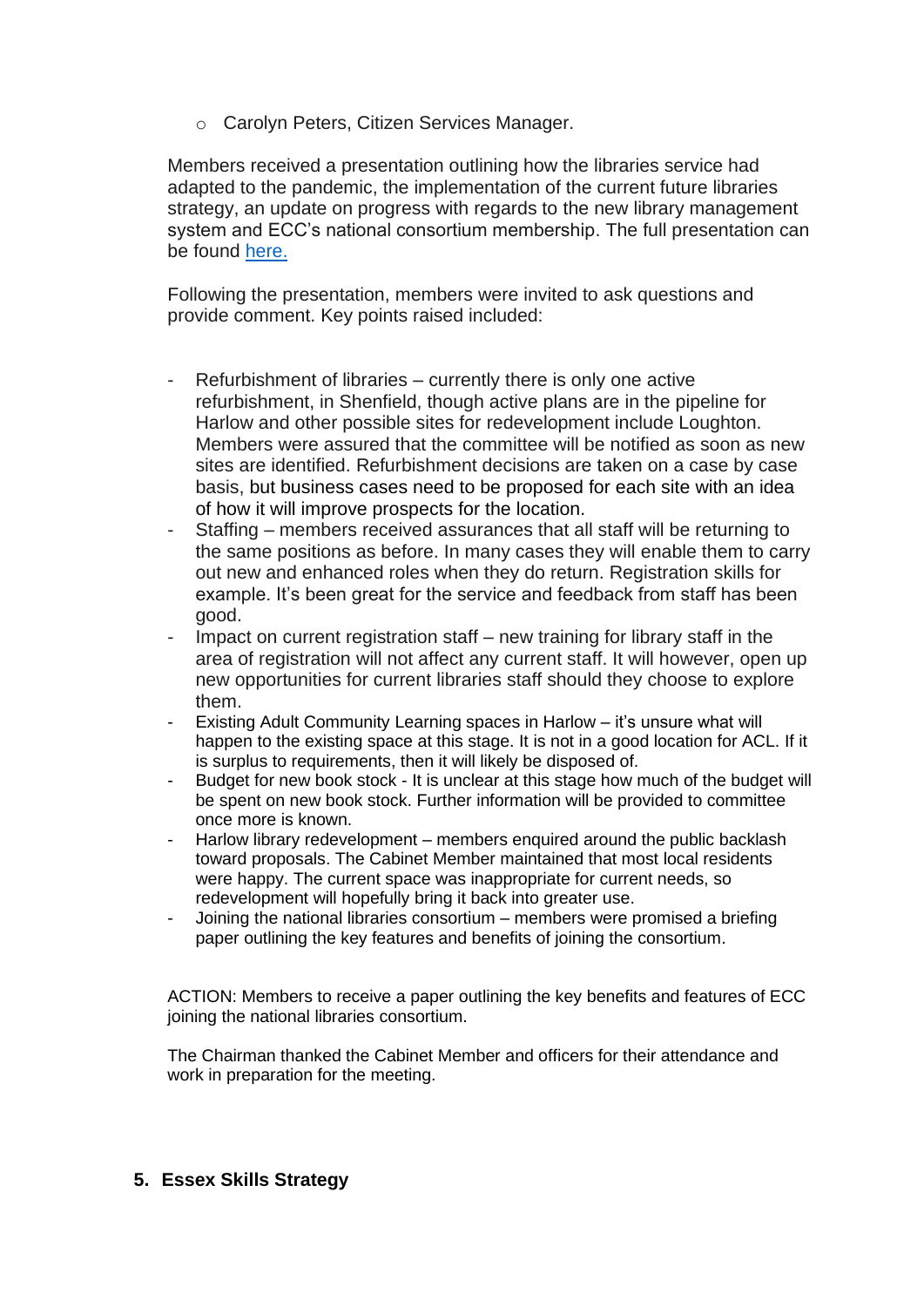The panel for this item will be:

- o Tony Ball, Cabinet Member for Economic Growth
- o Mark Doran, Director Sustainable Growth
- o Andy Burgess, Head of Economic Development
- o Sarah Read, Localities Lead
- o Caroline Betts, Skills Development Manager

Members received a presentation outlining ECC efforts to promote skills and jobs growth as a response to the pandemic. The full presentation can be found [here.](https://cmis.essex.gov.uk/essexcmis5/CalendarofMeetings/tabid/73/ctl/ViewMeetingPublic/mid/410/Meeting/4622/Committee/129/SelectedTab/Documents/Default.aspx)

Following the presentation, members were invited to ask questions and provide scrutiny. Key points raised included:

- Spring budget members raised questions around what to expect from the spring budget and how this might impact ECC service delivery and implementation of the skills strategy. Members were advised that it would be difficult to speculate, but that officers expected extension of the current furlough scheme and further guidance around the timely reopening of local small/medium sized business to be likely areas of guidance and support.
- 2017 PSEG skills and jobs growth task and finish group members revisited recommendations from a task and finish group carried out in 2017 by the Place Services and Economic Growth Policy and Scrutiny Committee as an example of how little headway had been made in areas of concern for a significant amount of time. Members were advised that more efforts were needed to lobby central govt. to localise more authority around the issues of joblessness and skills growth, handing accountability and autonomy to county authorities. ECC will continue to lobby for more local control and are well dialled in with DWP partners to enable kickstart programme.
- Unemployment amongst 16-24-year olds members raised concerns around unemployment in young people and barriers to employment. Specific concerns raised included the cost of travelling to and from opportunities and the impact of cuts to careers advice at secondary school level.
- Promotion of STEM subjects in schools members offered thoughts around how best to promote the uptake of core stem subjects in schools. Members were advised that this is an active area of work for the education and skills portfolio.
- Engagement with further education providers members stressed the importance of engaging better with FE providers to secure greater and more responsive opportunities in the future. Members were advised that the challenge is articulating both the opportunity and challenge to providers. There is lots of demand for courses at these FE colleges, but often they are not promoting the courses that more directly are likely to lead to gainful employment.
- Jobs in the public sector Each district and borough have goals and programmes with regards to greening their local areas. Members raised questions around how ECC can audit these opportunities and ensure that they reach the widest number of people. Members were advised that work was being undertaken through the